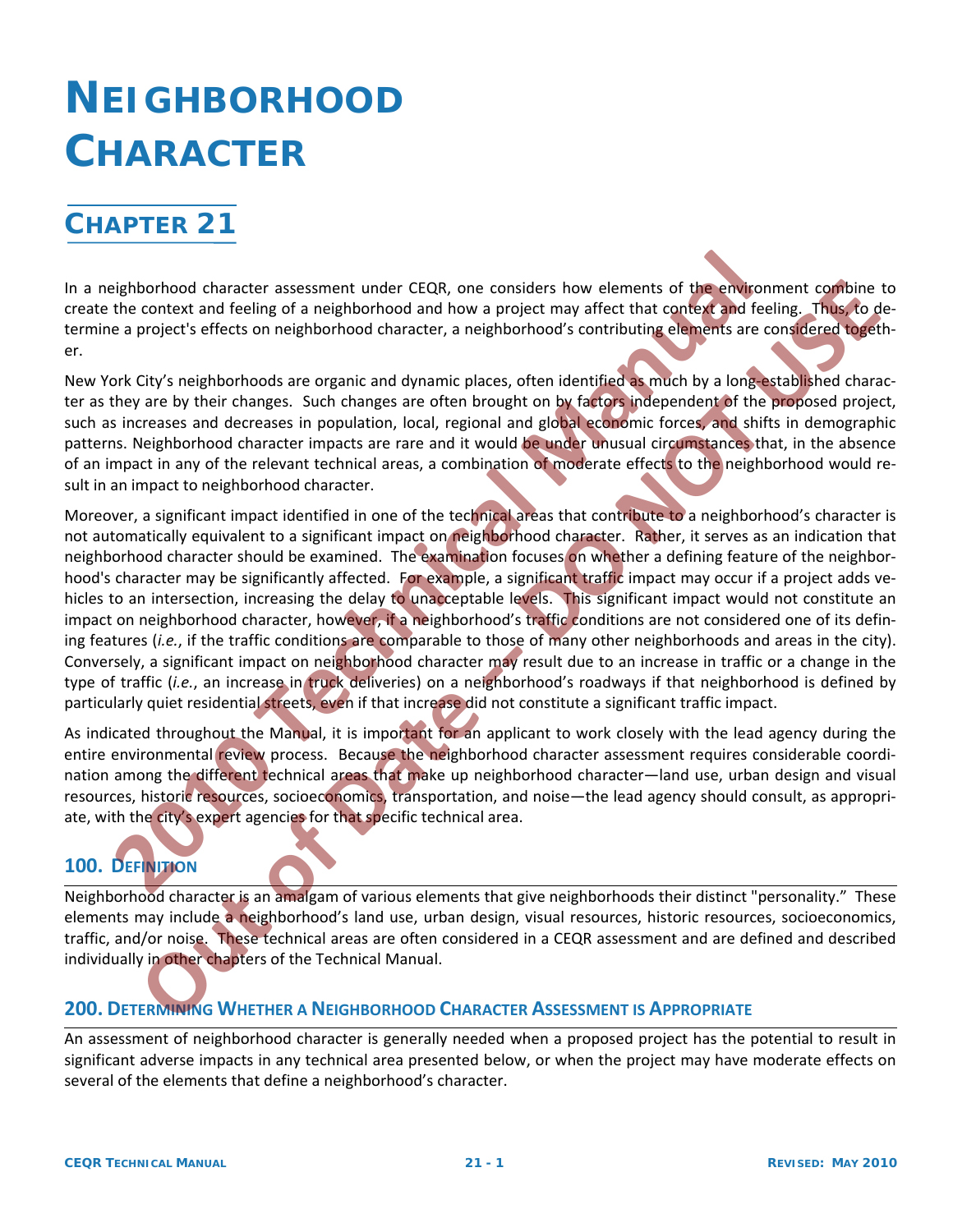

#### **210. SIGNIFICANT IMPACTS IN OTHER TECHNICAL AREAS**

To determine whether a Neighborhood Character assessment is appropriate, answer the following question:

Would the project have the potential to result in any significant adverse impacts in the following areas?

- A. Land Use, Zoning, and Public Policy;
- B. Socioeconomic Conditions;
- C. Open Space;
- D. Historic and Cultural Resources;
- E. Urban Design and Visual Resources;
- F. Shadows;
- G. Transportation; or
- H. Noise.

If 'Yes,' a preliminary assessment of neighborhood character may be appropriate. For guidance on conducting a preliminary neighborhood character assessment, proceed to Section 310, below. If the answer is 'No,' a preliminary assessment of neighborhood character probably is not required. However, depending on the project, a combination of moderate changes in several of these technical areas may potentially have a significant effect on neighborhood character. See Section 220, below, for further information.

#### **220. COMBINATION OF MODERATE EFFECTS**

Even if a project does not have the potential to result in a significant adverse impact in any specific technical area(s), additional analysis may be required based on the potential for a combination of moderate effects in more than one area. A "moderate" effect is generally defined as an effect considered reasonably close to the significant adverse impact threshold for a particular technical analysis area.

When considered together, there are elements that may have the potential to significantly affect neighborhood character. These may consist of a combination of urban design, historic resources, shadows, open space, and noise effects. Moderate effects on several these elements may affect defining features of a neighborhood and, in turn, a pedestrian's overall experience. Additionally, a combination of moderate effects on the land use, socioeconomics and transportation conditions of a neighborhood may also result in changes in the prevailing businesses and economics of an area, which in turn may affect defining features of the neighborhood and the overall experience of pedestrians, workers, residents, and visitors. If it is determined that two or more categories may have potential 'moderate effects' on the environment, the following question should be answered: C. Open Space;<br> **2011** Bustivica and Cultural Resources;<br> **2011** Entirivary assessment of neighborhood character may be appropriate. For guidance<br> **2011** H. Noise.<br> **2013** H. Noise.<br> **2013** H. Noise.<br> **2013** H. Noise.<br> **20 D.** Historic and Cultural Resources;<br>
E. Urban Design and Visual Resources;<br>
E. Urban Design and Visual Resources;<br>
C. Transportation, or<br>
S.'s a preliminary assessment of neighborhood character probably is not equilible.

*Would the proposed* project *result in a combination of moderate effects to several elements that cumulatively may affect neighborhood character?*

If a project would result in only slight effects in several analysis categories, then no further analysis is needed. If the answer to the above question is "Yes," then proceed to the preliminary analysis in Section 320, below.

# **300. ASSESSMENT METHODS**

# **310. STUDY AREA**

The study area for a preliminary analysis of neighborhood character is typically consistent with the study areas in the relevant technical areas assessed under CEQR that contribute to the defining elements of the neighborhood.

Unless the project covers a substantial physical area or is a generic action, the study area should generally include at least the project site and the area within 400 feet of the project site boundaries. The extent of the study area may be modified, as appropriate, either to include any additional areas that may be affected by the project or to exclude areas that would clearly not be affected by the project.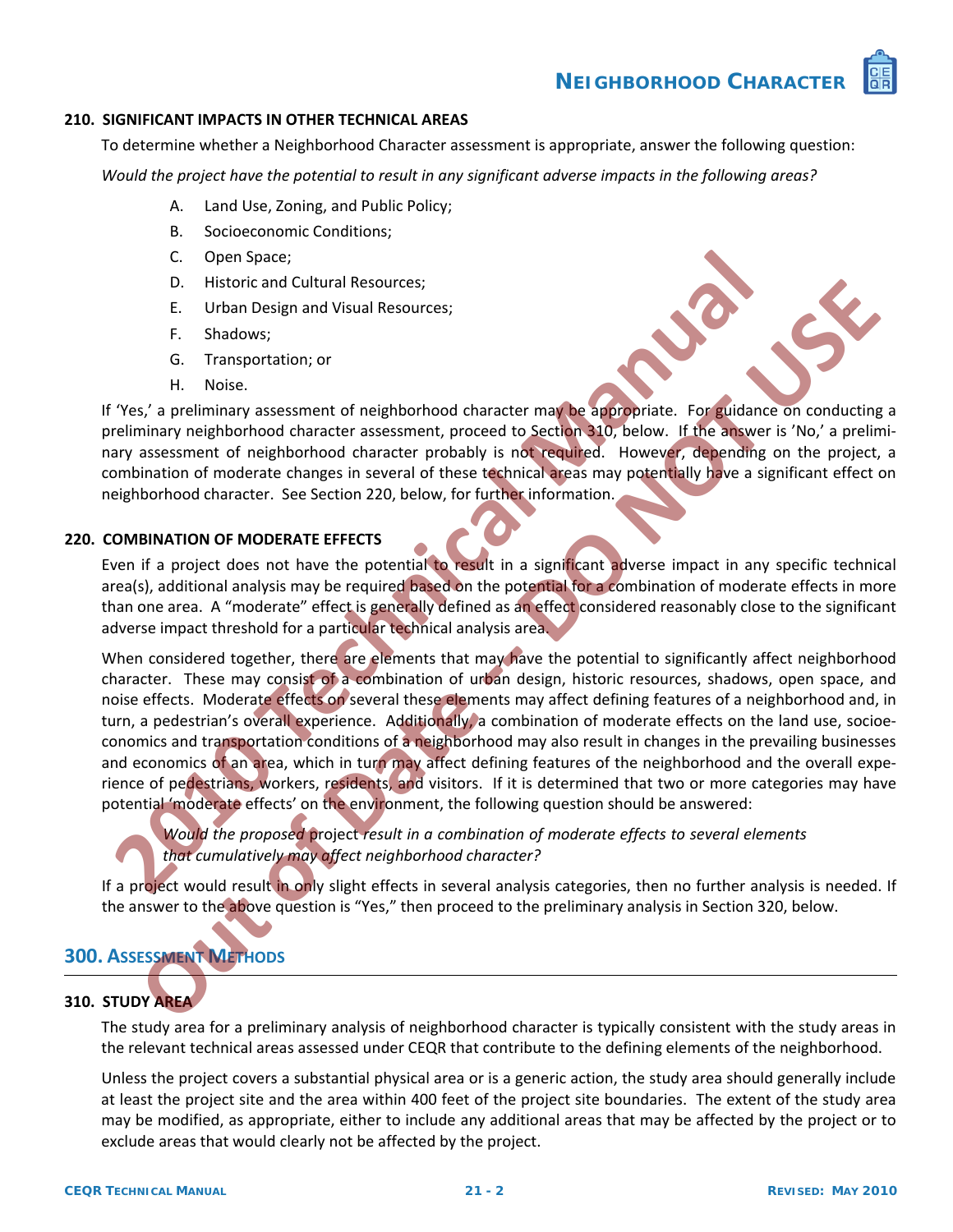

Larger study areas may be appropriate in certain circumstances, such as when projects are large in scale, located just outside a well-defined neighborhood that they may affect, or may result in truck routes or other projectrelated traffic some distance from the proposed site. For example, if a project would facilitate a new commercial building on the outskirts of a well‐defined neighborhood, such as Brooklyn Heights, a larger study area may be appropriate. Even if that neighborhood is outside of the quarter-mile radius generally considered an appropriate study area for a new commercial building, it may be appropriate to include a portion of the Brooklyn Heights neighborhood in the study area if the new building may affect its character.

Smaller study areas may be appropriate if the neighborhood that may be affected is itself smaller than the typical study area. An example may be a mid-rise (15- to 20-story) building proposed for midblock in a residential part of the Upper West Side of Manhattan and the midblock portion of the block has a strongly defined low‐rise (four‐ to five-story) residential character that is very different from the ends of the block, where mid-rise buildings with ground floor retail front wide avenues. The proposed building may not affect the character of the ends of the block, but may affect the mid-block portion. Therefore, it may be appropriate for the study area to focus on the midblocks. Considering a study area that is too large would dilute the intensity of the effects.

For generic actions that would affect relatively small areas, the affected areas would serve as the study area. When large areas would be affected, the analysis considers neighborhoods typical of those that would be affected.

#### **320. PRELIMINARY ASSESSMENT**

A preliminary assessment determines whether changes expected in other technical areas may affect a contributing element of neighborhood character. The assessment should answer the following two questions:

- *1. What are the defining features of the neighborhood?*
- 2. *Does the project have the potential to affect the defining features of the neighborhood, either through the potential for a significant adverse impact or a combination of moderate effects in rele‐ vant technical areas?*

#### *DEFINING FEATURES*

Because a neighborhood's character is the result of the combination of various contributing elements, the salient features of the neighborhood should be identified. The discussion should focus on the major characteristics of the neighborhood and how they relate to the area's overall character, and should not merely repeat information about each of the contributing technical areas (*e.g.*, land use, socioe‐ conomics, *etc.*) found elsewhere in the environmental assessment. For instance, the analysis may consider whether a particular housing type, such as rent-stabilized housing, serves to define the socioeconomic character of an area. The displacement of a large amount of this type of housing from the area may potentially affect neighborhood character. This information should be available from the socioeconomic conditions analysis (see Chapter 5, "Socioeconomic Conditions," for guidance). The dis‐ cussion should address all of the various components of neighborhood character, even if changes to only one of these elements have triggered the need for an analysis. Some of these elements are critical to the character, while others may only contribute to it. **Example:** The main of method wander is the environmental assessment to the method of the signal properties of the method of methods a strength energy of the method was a strength energy (method are a An example may be a p **Proper West Stock of Manufation and the initial control intervention of the base state of Manufation and the initial control intervention of the base state of Manufation and the initial control intervention of the base of** 

For example, the Financial District area of Manhattan is characterized and defined by its tall buildings and narrow, winding streets. The skyscrapers front uniformly onto the street, creating a wall. During much of the day, these streets are crowded with pedestrians. In this neighborhood, the height and form of the buildings, the width of the streets, the block form, and the pedestrian activity are the de‐ fining characteristics. Other elements, such as socioeconomic conditions, traffic, and noise, contribute to the character, but are not key features of the Financial District area.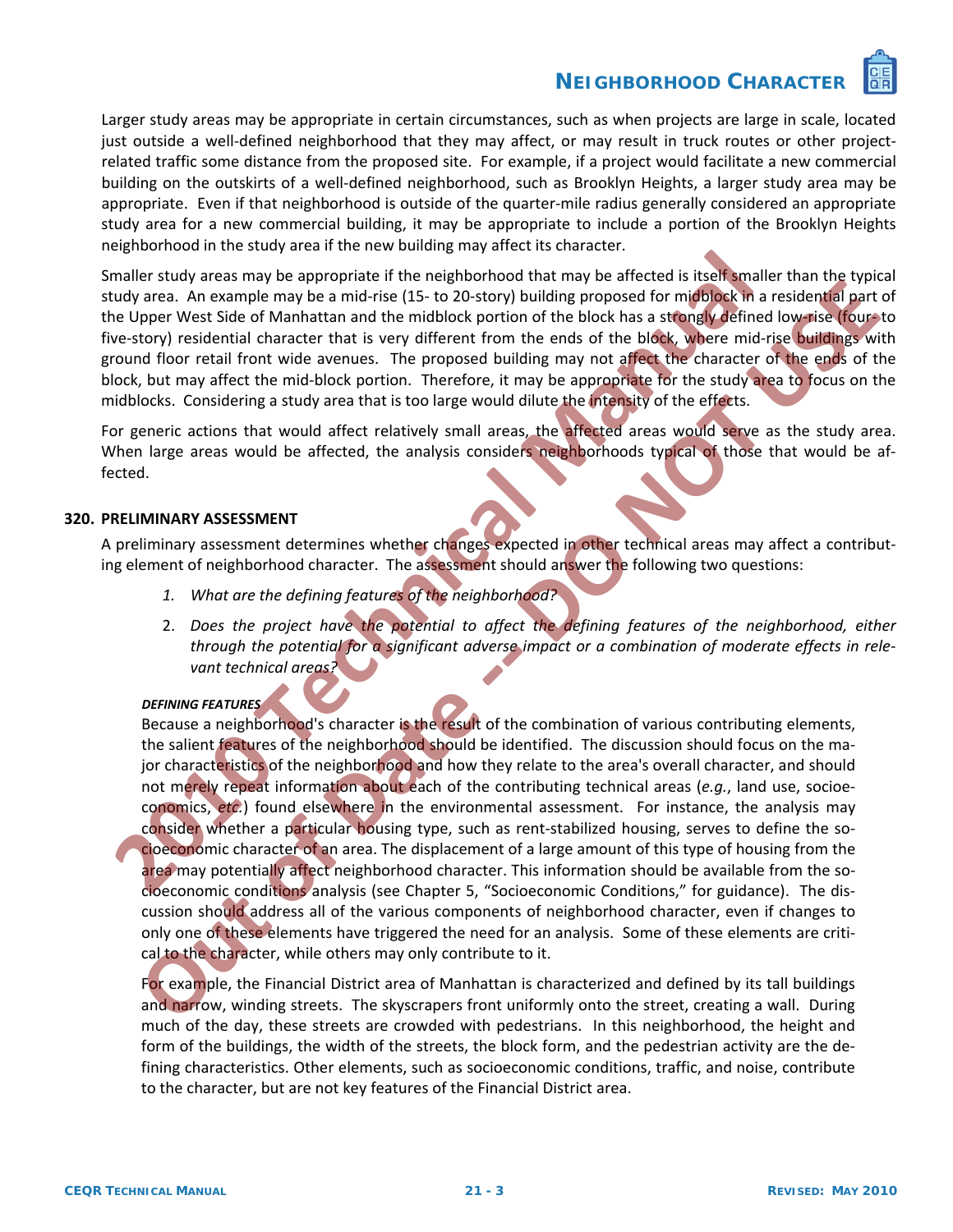

In another area, however, such as suburban Staten Island, the width of the streets and the buildings' positions relative to the street may not be important, but the size and form of its single-family, detached homes, the landscaping, and the quiet and traffic‐free streets may be.

For purposes of the preliminary assessment, a description of the neighborhood's general defining fea‐ tures is usually appropriate, and depending on the project, a site visit may also be recommended. If a detailed assessment is necessary, that assessment may go into greater depth as needed to make an impact determination.

#### *POTENTIAL TO AFFECT DEFINING FEATURES OF A NEIGHBORHOOD*

After the defining features of a neighborhood are identified, the potential for the project to affect the defining features of the neighborhood, either through the potential for a significant adverse impact or a combination of moderate effects in relevant technical areas, should be examined. For example, a project may affect a defining neighborhood feature if a significant adverse shadow impact was identified on sunlight sensitive features of an historic building or park and that resource was determined to be central to a neighborhood's character. An example where a combination of moderate effects may affect defining features may occur with a proposal for a large office complex in an area characterized by quiet residential streets with limited pedestrian and vehicular traffic. In this instance the project may result in an increase in traffic and pedestrian activity on local streets to the extent that the character of the area may be significantly altered. impact determination.<br> **2011** Fortunal Total Total Total Total Total Total Total Total Total Total Total Total Total Total Total Total Total Total Total Total Total Total Total Total Total Total Total Total Total Total Tot **POTERTIAL TO ASSESS MET CORRECT AND AND CONDUCT CONDUCTS AND AND CONDUCTS (DEPENDITION CONDUCTS)**<br> **Onter Analysis control and the proportion of moderate effects in relevant defining access should be examined. For example** 

If the project has the potential to affect defining features of a neighborhood, a detailed assessment of neighborhood character may be appropriate. If there is no potential for the project to affect such features, further analysis is likely not required.

#### **330. DETAILED ASSESSMENT**

After a preliminary assessment has been performed and it has been established that a project would affect a contributing element of neighborhood character, the detailed assessment is used to examine potential effects of the project by gathering information through field visits, photographs, and interviews, as needed. Using this information as a baseline, the future No‐Action and future With‐Action conditions are then projected and compared. The steps involved in a detailed assessment of neighborhood character are described in this section.

#### *331.1. Gather Information*

#### *FIELD VISIT*

Generally, the first step in a detailed analysis is to conduct a field visit to observe the neighborhood. Field visits typically are made during active periods rather than at odd hours. Observations are made of such features as major uses, scale and types of buildings, activity patterns and intensities, and the relationship between traffic, noise, and the character of the streets. Any unusual features or combination of features are identified.

#### *PHOTOGRAPHS*

Photographs are an effective way to illustrate a neighborhood's characteristics.

#### *OTHER AVAILABLE INFORMATION*

Data gathered for other technical areas of the environmental assessment (such as land use, urban de‐ sign and visual resources, community facilities, socioeconomics, etc.) are useful in identifying a neigh‐ borhood's characteristics.

#### *INTERVIEWS*

Interviewing neighborhood residents and workers to learn about the neighborhood may also be useful in some cases, but is not generally necessary.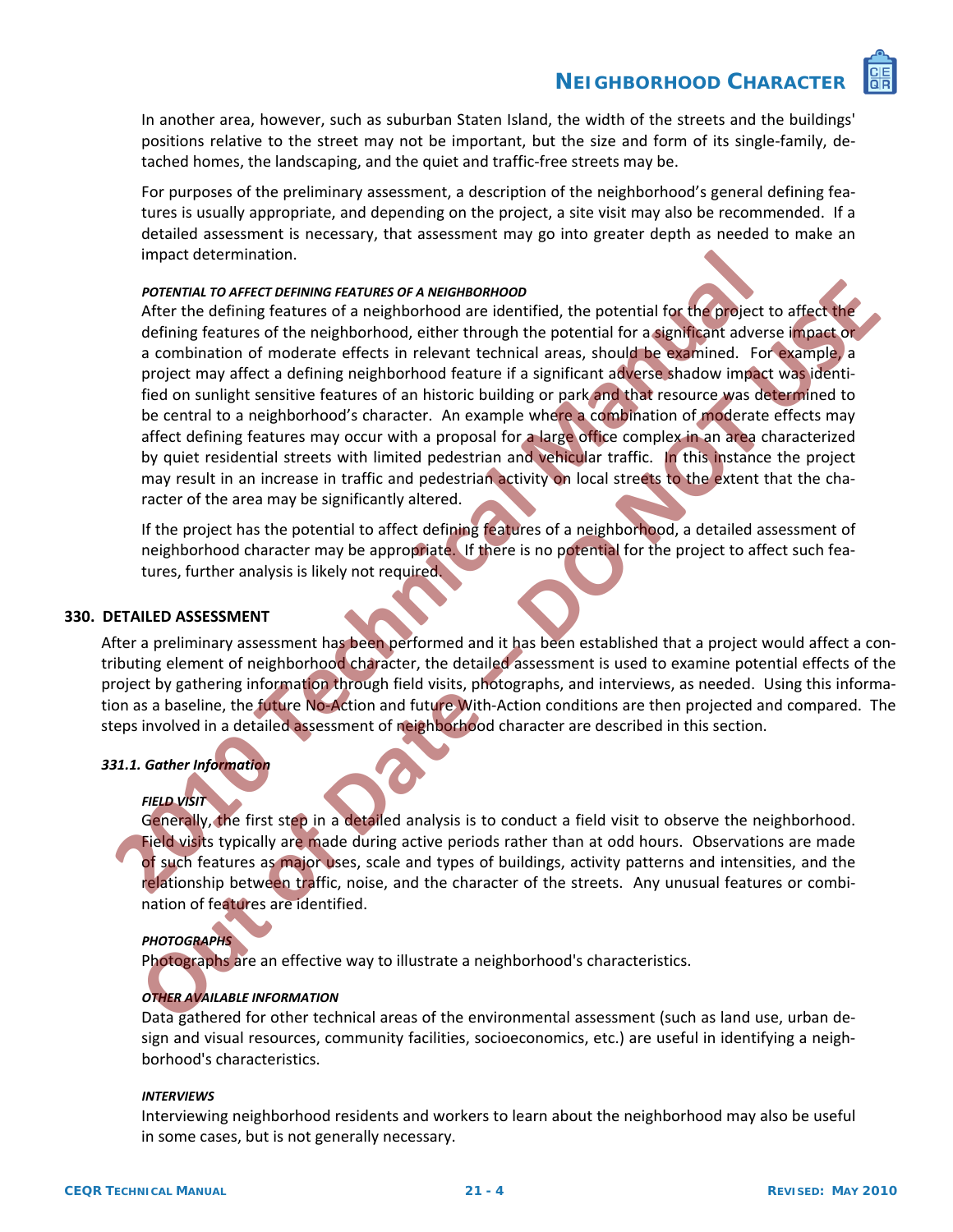

#### *331.2.Describe the Existing Character*

Both graphics and text may be used to describe the character of the neighborhood affected by the project. This assessment should be organized to identify those elements that have a major determin‐ ing role in the character of the neighborhood. For examples of how to determine the existing character see Section 320, above.

Generic actions may be assessed similarly. Neighborhoods may be described by the regularity of street grid, building form, site planning and configuration, parking, and streetscape, as well as by pre‐ dominant land use(s): low-rise, residential, medium-density residential, commercial, industrial, or undeveloped.

#### **332. Future No‐Action Condition**

Using the information gathered for other technical areas about changes expected in the future, predict how the character of the neighborhood would change in the future without the proposed project (the No‐Action condition). This analysis focuses on the key elements that contribute to neighborhood character and if, and how, they may change without the proposed project.

#### **333. Future With‐Action Condition**

To determine how the proposed project may affect neighborhood character compared to the No-Action condition, the assessment should describe the proposed project in terms of how it would affect the key elements that define the study area's character (the With‐Action condition). For example, if one of the most important aspects of a neighborhood's character is that a street ends in a cul‐de‐sac so that the area is very quiet and has very little traffic, note whether the project would change that condition (by continuing the street through, for example). In the example of Manhattan's Financial District, where the height and form of the buildings, narrowness of the streets, and pedestrian activity are the defining characteristics, a tower-on-a-plaza design for an office building may change neighborhood character in its vicinity, even if it represented a one‐for‐one replacement of floor area. Also, in this case an increase in traffic alone, although it may be a significant traffic impact that requires mitigation, may not affect neighborhood character. stret grad, building from, site planning and contiguration, parking, and stretstage, as well developed.<br> **20. Future No-Action Condition**<br> **20. Future No-Action Condition**<br> **20. Future No-Action Condition**<br> **20. Future No**developed.<br> **Control of the information** particle control of the theoretic control of the properties of the microscopy of<br>
the information of the information of the system of the system of the information of the microscopy

Generic actions may be assessed in much the same way with somewhat less detail than an assessment of sitespecific projects. In some cases, when less detail about the project is available, the assessment considers the circumstances or issues that may affect neighborhood character in the study area.

# **400.DETERMINING IMPACT SIGNIFICANCE**

An understanding of the key elements that define neighborhood character, and their relationships to one another, forms the basis for determining impact significance. Usually, a significant change to one of the determining elements of neighborhood character would result in a significant impact on neighborhood character. In general, the more uniform and consistent the existing neighborhood context, the more sensitive it is to change. A neighborhood that has a more varied context is typically able to tolerate greater changes without experiencing significant impacts.

A significant impact identified in one of the technical areas that may contribute to neighborhood character is not au‐ tomatically equivalent to a significant impact on neighborhood character. Rather, it serves as an indication that neighborhood character should be examined. If that examination determines that one of the defining features of the neighborhood's character would be significantly affected, then a significant impact may occur. For example, a significant traffic impact may occur if a project adds vehicles to an intersection, increasing the delay there. This traffic impact does not result in an impact on neighborhood character if traffic is not an important determining characteristic of that neighborhood. Alternatively, a significant impact on neighborhood character may occur because of an increase in traf‐ fic on area roadways, even if that increase did not constitute a significant traffic impact.

Significant impacts on neighborhood character may also occur if the proposed project would not have a significant im‐ pact on any one defining feature of the area. In such cases, the project may have moderate impacts on a number of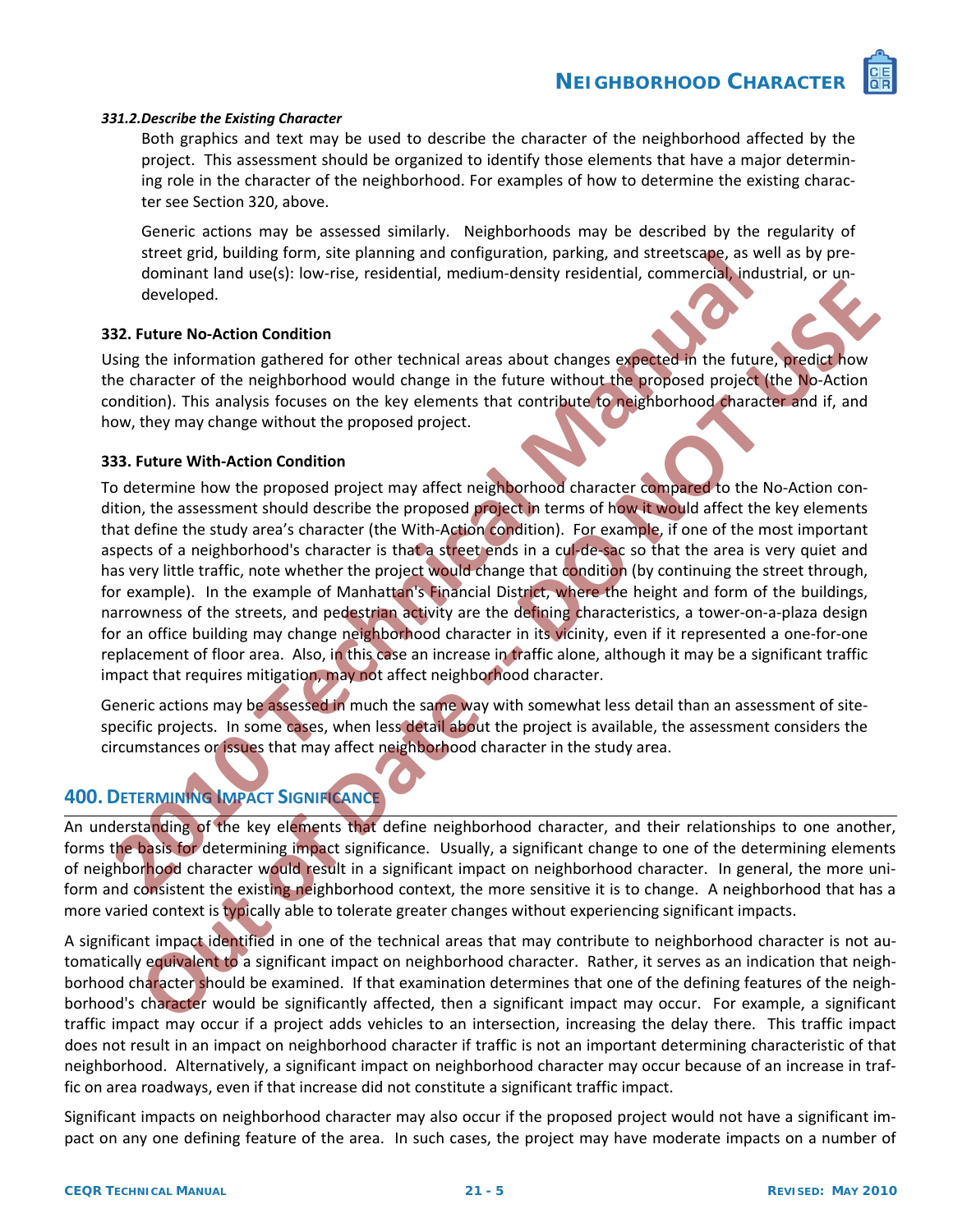

defining features that, cumulatively, result in a significant impact on the neighborhood character. For example, a commercial strip in a suburban section of Staten Island may be different in land use and in urban design from the area's detached houses with lawns and landscaping, but not significantly; it may add some traffic to local residential streets, but not a significant amount; and it may increase area noise levels, but not significantly. Altogether, however, the commercial strip may have a significant impact on the neighborhood's character by changing it from a small‐scale, quiet residential area to a busier commercial one.

As with other technical areas, significant impacts on neighborhood character may be either beneficial or adverse. Because a neighborhood's character is perceived and contextual, this judgment may be more subjective than in other technical areas. For example, a new and modern apartment building in an older neighborhood may be perceived as an improvement by some, but as out of context and adverse by others. The lead agency should consider comments made during public review in making such a determination as to which significant impacts are adverse and require mitigation.

# **500. DEVELOPING MITIGATION**

Often, mitigation proposed for significant impacts in the technical areas that contribute to neighborhood character may also mitigate neighborhood character impacts. For example, if a significant traffic impact is predicted and increases in traffic also significantly affect neighborhood character, measures that mitigate the significant traffic impact may also reduce traffic to levels that are consistent with the neighborhood. Mitigation of urban design impacts often also effectively mitigate related impacts on neighborhood character.

In other situations, however, mitigation measures may alleviate significant adverse impacts in other technical areas, but significant impacts on neighborhood character may remain. In the example of significant traffic impacts, above, mitigation measures may reduce the delay at area intersections to acceptable levels, but not the overall effect that in‐ creased traffic may have on the character of the area. The number of vehicles may still be sufficiently large to change the character of the streets. Another example is a project that may result in both significant adverse socioeconomic impacts related to secondary residential displacement and a related significant impact on neighborhood character be‐ cause of the change in the area's population profile. The socioeconomic impacts may be mitigated by finding affordable housing for displaced residents, but if the residents move out of the neighborhood, the significant impact on the neighborhood's character still occurs. n other technical areas, significant impacts on neighborhood character may be either beneficial<br>an aneighborhood's character is perceived and contextual, this judgment may be more subjectical rareas. For example, a new and **Example 20** and the constraint in the constraint in the station of the station of the station of the station of the station of the station of the station of the station of the station of the station of the station of the

If mitigation measures presented for the project's other significant adverse impacts, if any, would not mitigate neighborhood character impacts, other mitigation measures are to be identified where feasible. For example, if a signal timing change addresses a traffic impact, but not a related neighborhood character impact, the solution may be deliberate rerouting of project-related traffic to a more suitable street. This solution may be considered even if the diversion causes a new traffic impact (which may be mitigated), but does not affect neighborhood character.

# **600. DEVELOPING ALTERNATIVES**

Alternatives proposed to avoid impacts in other technical areas of the environmental assessment may also avoid neighborhood character impacts. Similar to mitigation, alternatives proposed in response to impacts in the technical areas of the assessment may not necessarily avoid neighborhood character impacts.

Mitigation measures developed specifically to avoid neighborhood character impacts may be incorporated into alternative proposals.

# **700. REGULATIONS AND COORDINATION**

#### **710. REGULATIONS AND STANDARDS**

There are no special statutes, regulations, or standards that control the study of neighborhood character in par‐ ticular. Regulations and standards for each of the technical areas that may contribute to neighborhood character are discussed in Section 700 of the appropriate Manual chapters.